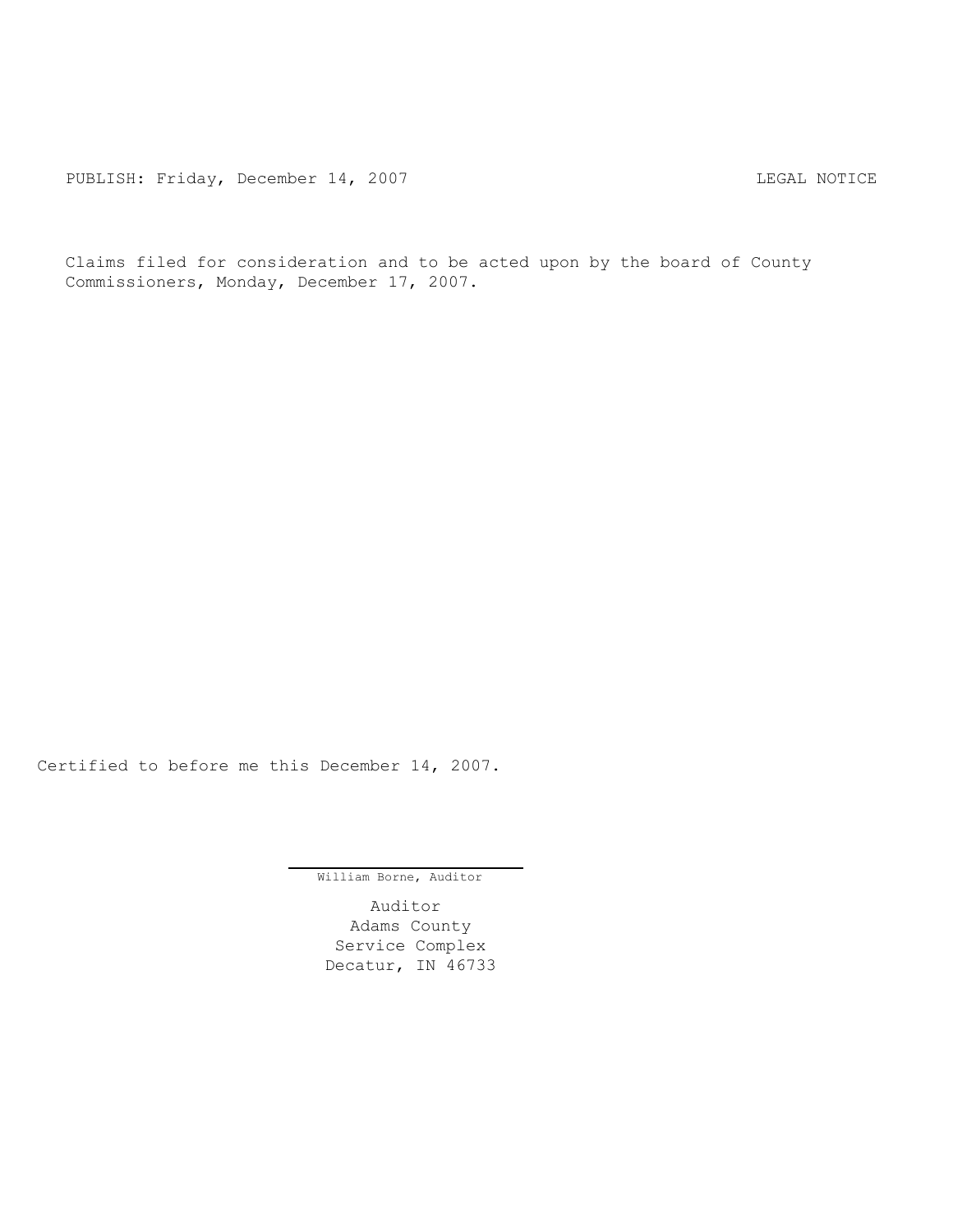

## **Claims Docket for Newspaper Adams County, Indiana**

## For Period: **11/2/2007** to **11/26/2007**

Date Claims to be Paid: **12/17/2007**

*313 W. Jefferson St. Decatur, IN 46733 (219) 724-2600*

| <b>Vendor</b>                   | <b>Amount</b> | <b>Vendor</b>                          | <b>Amount</b> |
|---------------------------------|---------------|----------------------------------------|---------------|
| <b>Adams County Auto Supply</b> | 743.97        | <b>Adams Memorial Hospital</b>         | 42,287.74     |
| Adams County Solid Waste        | 2.77          | <b>Adams County Treasurer</b>          | 83,935.60     |
| Indiana Michigan Power          | 812.93        | American Health Care                   | 420.16        |
| Anthony Motor Parts             | 128.00        | Appraisal Research Corpor              | 2,458.33      |
| Arnold Lumber Company           | 163.10        | Baker And Sons Plumbing &              | 814.18        |
| Barney's Auto Electric Se       | 180.89        | Beam, Longest, And Neff                | 2,085.74      |
| Berne Tri-Weekly News           | 85.31         | Brown, Blair A.                        | 6,493.75      |
| Hoosier Blue Flame              | 75.00         | Brateman's                             | 1,373.34      |
| Butler, Fairman, & Seufer       | 4,704.46      | Bowers, Charles                        | 2,302.92      |
| Cintas Location #338            | 76.02         | City Of Decatur                        | 726.98        |
| Decatur True Value              | 406.21        | <b>Complete Printing Service</b>       | 1,452.50      |
| Computer Systems, Inc.          | 17,095.53     | Craigville Telephone Comp              | 119.60        |
| Weber, Daniel                   | 20.00         | Sigworth, Darrell W.                   | 12.76         |
| Decatur Daily Democrat          | 201.97        | Erie Haven                             | 1,266.98      |
| <b>Everett Drainage</b>         | 28,699.40     | Geneva Police Department               | 48.00         |
| Gerber's Super Valu, Inc.       | 907.06        | Gordon Food Service                    | 2,462.04      |
| Grimm's Auto                    | 423.73        | Harvey's Tool Service                  | 627.32        |
| Haywood Printing Company        | 19.47         | Helena Chemical                        | 286.40        |
| <b>Heller Nursery</b>           | 169.90        | Hilty Engine Service                   | 108.89        |
| Indiana State Police Trai       | 138.00        | Indiana University                     | 950.00        |
| <b>Innovative Concepts</b>      | 1,573.38      | J & K Communications                   | 1,738.75      |
| Smith, Jan                      | 20.00         | Janitors Supply Company                | 38.70         |
| Johnson, Joseph M.              | 240.00        | K-Mart                                 | 691.10        |
| Carty, Karen                    | 17.60         | Werich, Kelly                          | 129.24        |
| Kiess Electric                  | 542.74        | Gresla, Mark S. Md                     | 407.88        |
| Mark's Heating                  | 157.90        | Meshberger Brothers Stone              | 26,572.89     |
| Minds Eye Graphics              | 795.97        | Monroe Trophy                          | 32.50         |
| Moser Motor Sales, Inc.         | 997.86        | <b>National District Attorne</b>       | 95.00         |
| Nipsco                          | 3,614.98      | Park Center, Inc.                      | 76,125.00     |
| Miller, Patrick                 | 1,136.23      | Paul W. Reidenbach Equipm              | 41.80         |
| Pitney-Bowes                    | 228.00        | Professional Software Cor              | 75.00         |
| Quik Stop                       | 215.95        | Smith, Ralph, Jr.                      | 7.48          |
| <b>Safety Systems</b>           | 4,020.00      | Selking International                  | 347.43        |
| <b>Shifferly Dodge</b>          | 37.65         | Sport Form                             | 346.00        |
| Embarq Communications, Inc.     | 567.72        | Baumann, Steve                         | 20.00         |
| <b>Stone-Street Quarries</b>    | 692.01        | <b>Summit Radiology</b>                | 40.00         |
| Reynolds, Tamara J.             | 400.00        | Smith, Teryl R.                        | 280.43        |
| Print Shop                      | 3,116.49      | Sheets, Thomas Wade                    | 522.34        |
| Three Rivers Barricade An       | 4,453.23      | Tri-State First Aid                    | 43.15         |
| Trisha Hockemeyer               | 55.75         | U.S. Postmaster                        | 14,118.00     |
| Underground Pipe & Valve,       | 1,246.30      | Victoria Ellis                         | 20.00         |
| Welder Services, Inc.           | 153.61        | Wemhoff Land Surveying, I              | 596.60        |
| Witham Toxicology Laboratory    | 1,081.00      | Rex King                               | 4.40          |
| Cook, Russell E.                | 20.00         | Adams County Extension Education Fur   | 263.15        |
| Burry, Herman, Miller, Brown    | 27,154.90     | Ikon Office Solutions                  | 2,384.12      |
| The Sign It Shop                | 110.00        | Embarq                                 | 6,980.78      |
| Bioject, Inc.                   | 1,224.39      | <b>Adams County Highway Department</b> | 609.12        |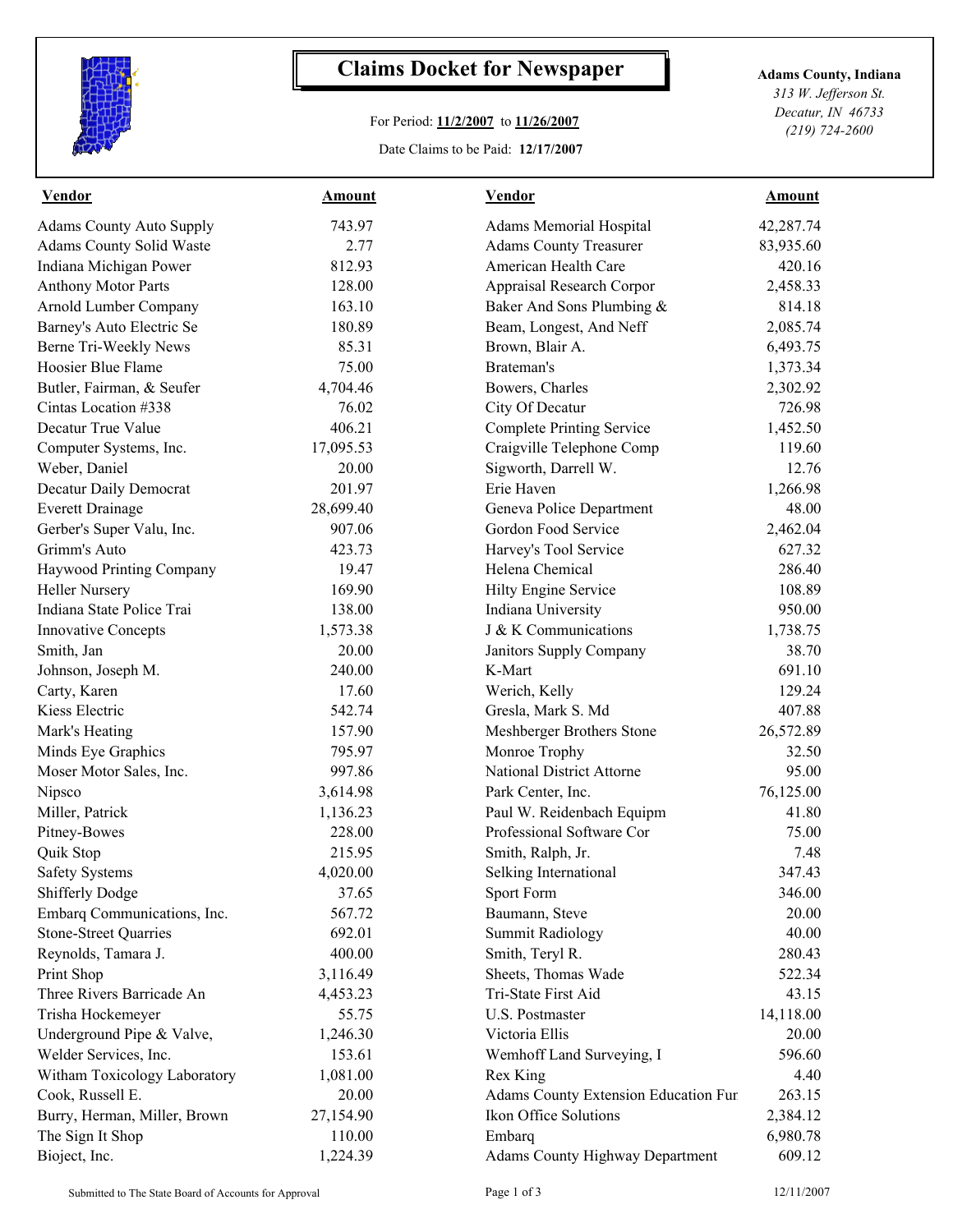| Imi Irving Material, Inc.             | 60,833.76 | J. L. Manufacturing & Fab.         | 160.00    |  |
|---------------------------------------|-----------|------------------------------------|-----------|--|
| Rudd Equipment                        | 132.90    | Paul Norr                          | 27.80     |  |
| Croy Machine & Fabricatio             | 480.00    | Tom Magnan                         | 30.00     |  |
| Dave Luginbill Excavating & Trucking  | 24,876.51 | Purdue University                  | 6,131.94  |  |
| Myers Furniture                       | 999.81    | Association Of Prosecutin          | 500.00    |  |
| Nowak Supply Company, Inc             | 117.28    | International Assoc.Of El          | 16.00     |  |
| Overhead Door                         | 214.75    | Tri County Excavating              | 147.65    |  |
| <b>Energy Products</b>                | 226.37    | Myron Dearmond Farm Drainage       | 535.00    |  |
| Don Myers Plumbing                    | 236.21    | B & K Hydraulics                   | 50.00     |  |
| Boyce Forms - Systems                 | 219.76    | Darlene Black                      | 22.44     |  |
| City Of Decatur Park Depa             | 3,276.63  | McIntosh, Jeffrey A.               | 20.00     |  |
| Dan M. Elzey                          | 20.00     | Indiana Farm Bureau                | 33.50     |  |
| RDJ Specialties, Inc.                 | 264.41    | Michael M. Mahan                   | 240.00    |  |
| Dr. Michael Ainsworth                 | 175.00    | Chad W. Sprunger                   | 1,325.15  |  |
| Zurcher Tire, Inc.                    | 16,660.30 | Hull Brothers, Inc.                | 192.65    |  |
|                                       |           |                                    | 75.00     |  |
| Angie Hall                            | 23.20     | <b>McIntire Heating</b>            |           |  |
| Tom Magnan/Special Needs              | 104.66    | Matthew Bender                     | 179.65    |  |
| Kristina Buckner                      | 24.20     | Arthur J. Booth                    | 20.00     |  |
| Work Wear Express                     | 126.97    | Lexis-Nexis                        | 210.00    |  |
| Benicomp, Inc                         | 39,289.79 | <b>Viking Business Products</b>    | 284.43    |  |
| Harvest Land Co-op                    | 40,065.92 | Pepper York                        | 29.98     |  |
| Wal-Mart                              | 180.20    | <b>Adams County Truck Repair</b>   | 591.00    |  |
| Advanced Imaging Solutions, Inc.      | 1,130.00  | Piqua Repair                       | 279.78    |  |
| Roth Electric                         | 58.55     | Meteorlogix                        | 462.00    |  |
| Impac                                 | 47.00     | Treasurer, State of Indiana        | 30,660.00 |  |
| Mary A. Kitson                        | 457.14    | <b>MPH</b> Industries              | 119.22    |  |
| <b>Rydin Decal</b>                    | 208.24    | Leslie W. Marckel                  | 20.00     |  |
| Adams County Sheriff                  | 186.00    | <b>Indiana Election Division</b>   | 750.00    |  |
| <b>Stamp Fulfillment Services</b>     | 1,380.60  | Harvest Land Co-op                 | 48.88     |  |
| National Pen Corporation              | 303.91    | <b>ERS Wireless Communications</b> | 858.00    |  |
| Michael G. Werling                    | 742.50    | Connie Ellenberger                 | 3.08      |  |
| Richard L. Crider                     | 20.00     | Ohlin Sales, Inc.                  | 46.80     |  |
| Edglo Laboratories, Inc.              | 60.00     | Kimberly A. Jackson                | 2,941.26  |  |
| Priority 1                            | 1,315.00  | Kendall Electric, Inc.             | 46.30     |  |
| McKesson Medical - Surgical           | 70.88     | John Stahley                       | 2,250.00  |  |
| Berntsen International, Inc.          | 682.48    | <b>Uricks Trucking</b>             | 1,862.50  |  |
| Neil Keller                           | 240.00    | Galen Bauman                       | 240.00    |  |
| Grainger                              | 27.24     | Larry Weaver                       | 30.00     |  |
| Hiram J. Hash & Sons, Inc.            | 334.50    | <b>GIS Product Solutions</b>       | 12,000.00 |  |
| Bi-County Services, Inc               | 3,276.00  | <b>Standard Register Company</b>   | 60.94     |  |
| Kids Law                              | 655.25    | Park Center, Inc.                  | 200.00    |  |
| <b>Hansen Fitness</b>                 | 5,385.00  | Blumberg / Excelsior               | 248.00    |  |
| Mark Mitchel / Petty Cash             | 19.00     | Daniel J. Michaels                 | 20.00     |  |
| Henry R. Mayer                        | 20.00     | <b>Bluhm Enterprises</b>           | 1,035.00  |  |
| Lynn Selking                          | 20.00     | Verizon Wireless                   | 1,184.22  |  |
| Supernova Techologies, Inc.           | 4,721.14  | <b>Stationair's Express</b>        | 702.65    |  |
| Landon Patterson                      | 32.67     | Karla Marbach                      | 20.00     |  |
|                                       | 100.00    |                                    | 120.00    |  |
| IN Assoc. of Public Health Physicians |           | Department of Homeland Security    |           |  |
| Moore Medical Corporation             | 264.91    | Reggie L. Swygart                  | 20.00     |  |
| Habegger's Ace Lumber #4488           | 57.22     | CDW Government, Inc.               | 7,286.12  |  |
| Personal Touch Specialities & Gifts   | 170.00    | Global GOVT SYX Services           | 342.04    |  |
| Alan Baumgartner                      | 11.00     | Cintas Location #G64               | 1,275.25  |  |
| John August                           | 39.73     | Nussbaum Mechanical, LLC           | 205.99    |  |
| SDS Communications                    | 135.00    | LBH Chemical & Industrial          | 4,832.86  |  |
| Fort Wayne Medical Laboratory         | 336.00    | March of Dimes                     | 65.95     |  |
| James E. Taylor, DDS                  | 190.00    | Spam Soap                          | 1,350.00  |  |